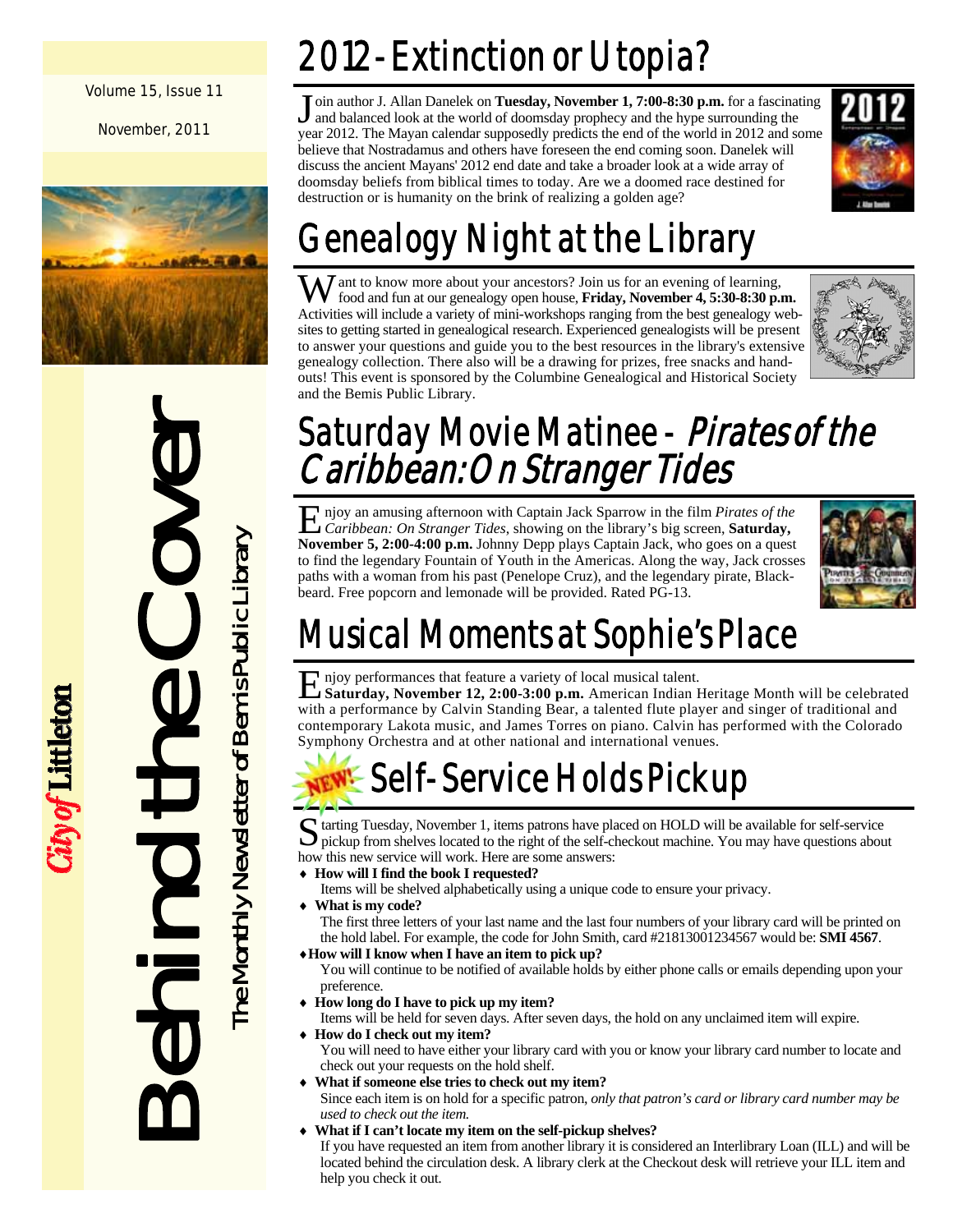# Make a Holiday Window Scene

Learn how easy and fun it is to create a miniature holiday window scene filled with small candlesticks, ornaments, garland, greenery and more! Expert crafter Pat Vick will present **two identical workshops on Saturday, November 26, 10:00 a.m.-Noon, and 1:00-3:00 p.m.** These classes are open to adults and children age eight and older accompanied by an adult. Participants must bring \$2.50 for materials. Wear an apron or "crafty" clothes. Call the library at 303-795-3961 to register for one of the workshops.

#### Under the Burning Cross: Colorado Women of the Ku Klux Klan

The Ku Klux Klan held a grip on Colorado from 1921 to 1925, a time of social unrest after World War I. What role did women play in the Klan? Hear author Betty Jo Brenner answer this question and talk about the impact of Klan influence in Colorado during the twenties on **Monday, November 28, 2:00-3:00 p.m.** Klansmen and women marched and burned crosses in towns throughout the state and many government officials, including the governor and mayor of Denver, fell under the Klan's control. Blacks, Jews and Catholics, particularly Catholic Italian immigrants, bore the brunt of Klan hatred in Colorado. Learn more about this turbulent time in Colorado history. Speaker Betty Jo Brenner is program coordinator for Colorado Humanities.

# Bemis Thursday Night Writers' Group

I f you have a dream of becoming an author, come to the new Bemis Thursday Night Writers' Group, **meeting the first and third Thursday of each month from 7:00-8:30 p.m.** in the library's conference room. The purpose of the group is to free participants' creativity and strengthen their voices as writers. Writers at all levels and of any genre are welcome to share their work with the group and hear responses or to just get inspired to write. The facilitator of the group is Kay Marie Porterfield, an



award-winning author of fifteen books and over 500 articles. Porterfield has extensive experience in teaching writing workshops. No registration is needed to attend the Writers' Group.

# Book Groups at Bemis

W e have a variety of Book Groups that meet throughout the month. Choose a group that suits your interests and schedule. Then join us for some stimulating discussions.

 **Senior Book Club First Monday of each month at 2 p.m.** 

**Nov. 7:** *Way off the Road: Discovering the Peculiar Charms of Small Town America*  **by Bill Geist** 



Geist offers up an amusing and expansive collection of America's quirky,

strange and offbeat nooks. Readers will find nearly 30 tales that will amaze and amuse and maybe inspire some extra stops on their next road trip.



In 1946, writer Juliet Ashton finds inspiration for her next

during German occupation.

book in her correspondence with a native of Guernsey, who tells her about the Guernsey Literary and Potato Peel Pie Society, a book club born as an alibi

#### **Monday Evening Book Group Third Monday of each month at 7 p.m.**

**Nov. 21:** *Little Bee*  by Chris Cleave Presents a tale of a precarious friendship between an illegal Nigerian refugee and a

London; a story told from the alternating and disparate perspectives of both women.

**Dec. 12\*:** *We will meet at 6:00 p.m. the second Monday in December.* 

No book is scheduled for discussion; instead, we will meet for dinner and a book planning session for 2012. Contact librarian and group facilitator Pam Child for additional information at 303-795-3961.

#### Computer Services & Computer Classes

B emis has 24 Internet access computers on the lower level of the library, plus another seven located in the Children's Room for



use by our patrons in 5th grade and younger. Also, **wireless Internet access is available throughout the building for patrons with wireless-enabled laptops.**

 Currently, our computers use Microsoft Windows 7 operating systems and Microsoft Office 2010 software that includes Word, Excel, Access, PowerPoint and Publisher. All of our PCs are linked to printers. Printing costs are \$0.10 a page for black only or \$0.50 a page for color. Our computer lab has 10 PCs and may be scheduled for group use. We are happy to assist patrons individually at any time if you need help using the computers or the Internet.

 We also offer *free* computer and Internet classes on a regular basis. To learn about or register for an upcoming class and/or group use of our computer lab, call the library at 303-795-3961 or stop by the Information Desk.

**All classes and open computer lab are held from 9-10:30 a.m.** *except where noted.* 

 Currently space is available in these classes:

- **Beginning Excel MS Office 2010** Tues., Nov. 15; Tues., Dec. 13
- **Intermediate Excel MS Office 2010** Wed., Nov. 16
- **Beginning Internet** Sat., Nov. 5
- **Beginning Windows 7** Tues., Dec. 6
- **Beginning Word MS Office 2010** Tues., Nov. 8; Wed., Dec. 7
- **Intermediate Word MS Office 2010** Wed., Nov. 9
- **Computer Comfort** Tues., Nov. 1; Sat., Dec. 3

 **Craigslist**  $Wed., Nov. 2$ 

- **How to Search the Internet** Wed., Dec. 14
- **Open Computer Lab—9:00-10:30 a.m.** *Every* **Thursday**

No registration required. Receive one-on-one time with a computer class instructor.

recent widow from suburban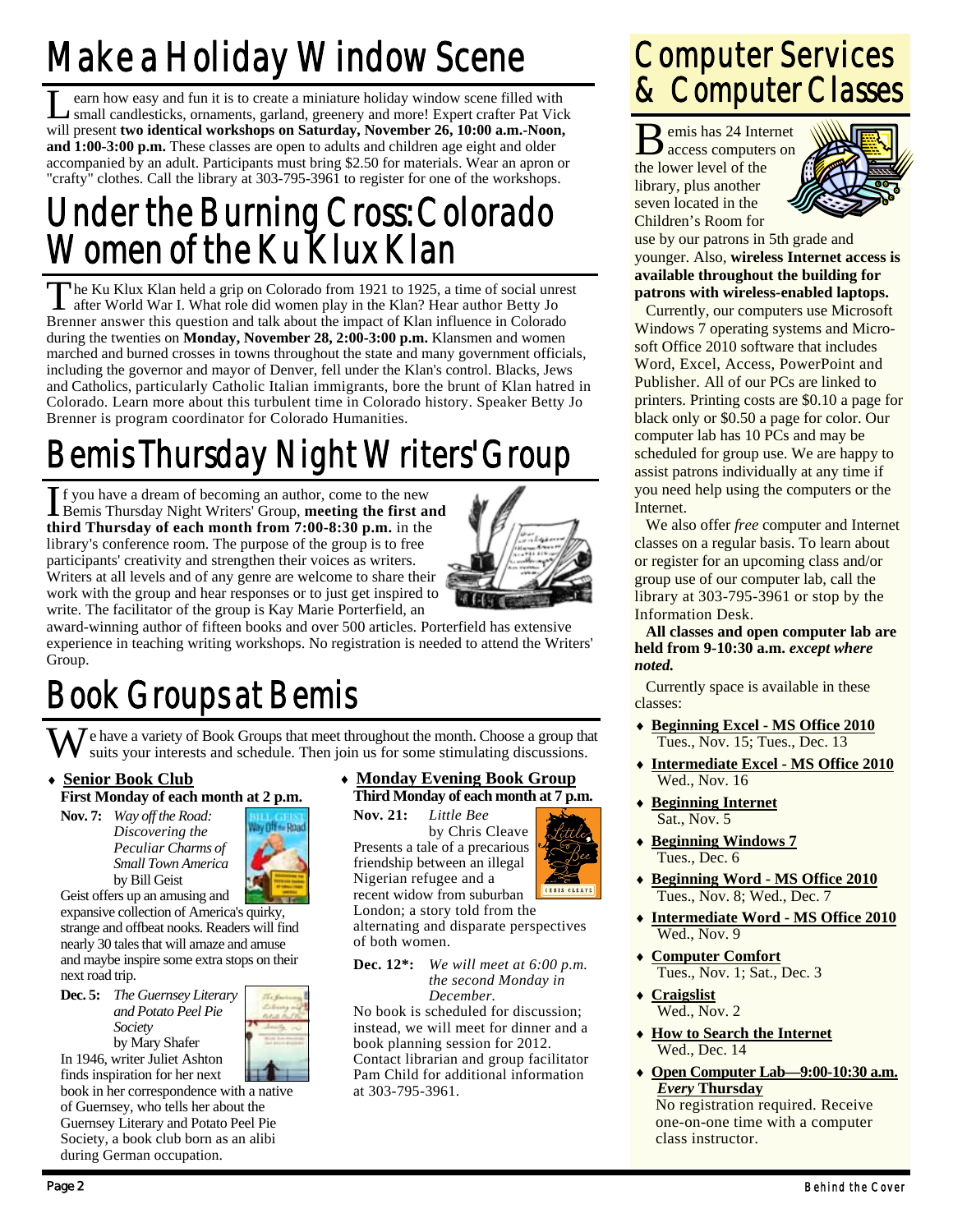

For more information, call teen librarian<br>Mark Decker at the library, 303-795-3961, or check the Bemis teen blog site online at http://bemisteen.blogspot.com.

Join other teens for the following activities:

#### **Read the Movie Club First Sat. of the month @ noon**

The **Read the Movie Club** discusses a book, then watches the movie. *Join us even if you* 

*haven't read the book.* Free popcorn and lemonade will be provided. **Nov. 5\*:** *Pirates of the Caribbean: On Stranger Tides* Rated PG-13 *\*Special Time: 2:00-4:00 p.m.*  **Dec. 3:** To be determined



 **Wii & Kinect Third Thursdays @ 3:30 p.m.**  Play a different video game each month! **November 17/December 15/January 19** 

 **Teen Advisory Group (TAG) Fourth Friday of the month @ 3:30 p.m. Nov./Dec.** No meetings scheduled **Jan. 27:** Program planning

#### Teen Movie: *Super 8*

S ee *Super 8*, on the library's big screen on **Saturday, November 19, Noon-2:00 p.m.** In the summer of 1979, a group of friends in a small Ohio town witness a catastrophic train crash while



making a Super-8 film and soon suspect that it was not an accident. Shortly after, unusual disappearances and inexplicable events begin to take place in town, and the local Deputy tries to uncover the truth - something more terrifying than any of them could have imagined. Free popcorn and lemonade. Rated PG-13.

### Upcoming Teen Events

 **Make A Gingerbread House Sat., Dec. 17, 2:00-3:30 p.m.**  Are you a budding gingerbread house architect? Put your skills to the test and build one! Once



completed, we'll have a competition to determine the best gingerbread house. The library will provide the basic supplies; feel free to bring any extra building materials as long as they are edible! Your completed house may go on display in the library. *Space is limited for this event; registration is required.* Register by contacting Mark at mdecker@littletongov.org or by calling the library at 303-795-3961.

 **Free Film:** *Harry Potter and the Deathly Hallows, Part 2* Rated PG-13 **Tuesday, December 27, 2:00-4:15 p.m.** 

Children's Programs

# Monday Movie - Cars 2

J oin us on **Monday, November 21, 2:00 p.m.** to see *Cars 2* on the library's big screen. Enjoy the further escapades of Lightning McQueen, Mater and the rest of the gang from Radiator Springs in this fast-paced adventure that mixes espionage and road racing. Snacks will be provided. For ages 3 and up. Children under the age of 8 must attend with an adult. Reservations required. Please call 303-795-3961 and ask for the Children's Room beginning Nov. 7. This film is Rated G. Running time: 106 minutes.



### Thankfully: Art and Books For School-age Kids

 $\overline{\phantom{a}}$  oin us for an hour of art and books on **Tuesday, November 22, 2:00 p.m.** for kids in grades 1-5. Plan to be creative, talkative



and hungry. Snacks will be provided. Reservations required. Please call 303-795-3961 and ask for the Children's Room beginning Nov. 7.

#### Chill Out and Read with our Children's Winter Reading Program!

fun new program for readers in grades 1-5. Pick up a reading record in the library **beginning November 20**, read chapter books in your free time and record the number of pages that you read. Children will meet their goals by completing a certain number of pages based on their grade level. Finishers will receive a free book to keep, a certificate and a yummy surprise. *Chill Out and Read* runs from November 20-January 7. Visit us in the Children's Room and learn what it's all about.



## Weekly Story Times & Ongoing Activities

*No Story Box or Preschool Story Time during Thanksgiving Week, November 22-25.* 

 **Story Box: Ages infant-36 months Tuesdays and Wednesdays at 9:30 a.m. and 10:30 a.m. Fridays at 9:30 a.m.** 

A 30-minute session for children and a caring adult introducing the joy of rhythm and reading. *Space is limited; free tickets are available one week in advance.* 

 **Preschool Story Time: Ages 3-kindergarten Thursdays at 10:30 a.m. and 1:30 p.m. Fridays at 10:30 a.m.** 

Thirty minutes of stories, songs, and activities with a puppet show the first week of the month.

 **Paws to Read: For grades 1-5 Third Saturdays, 10:00 a.m.-noon.** 

**November 19:** Readers in grades 1-5 can practice reading to a visiting pet pal. Bring your own book or choose one from our collection. Call 303-795-3961 and ask for the Children's Room to register for a 20-minute spot. *Presented by American Humane Association.* 

#### **Bemis Library Dial-a-Story:**

Your child can listen to a story anytime by calling 303-795-3960. Enjoy a new story or an old favorite.